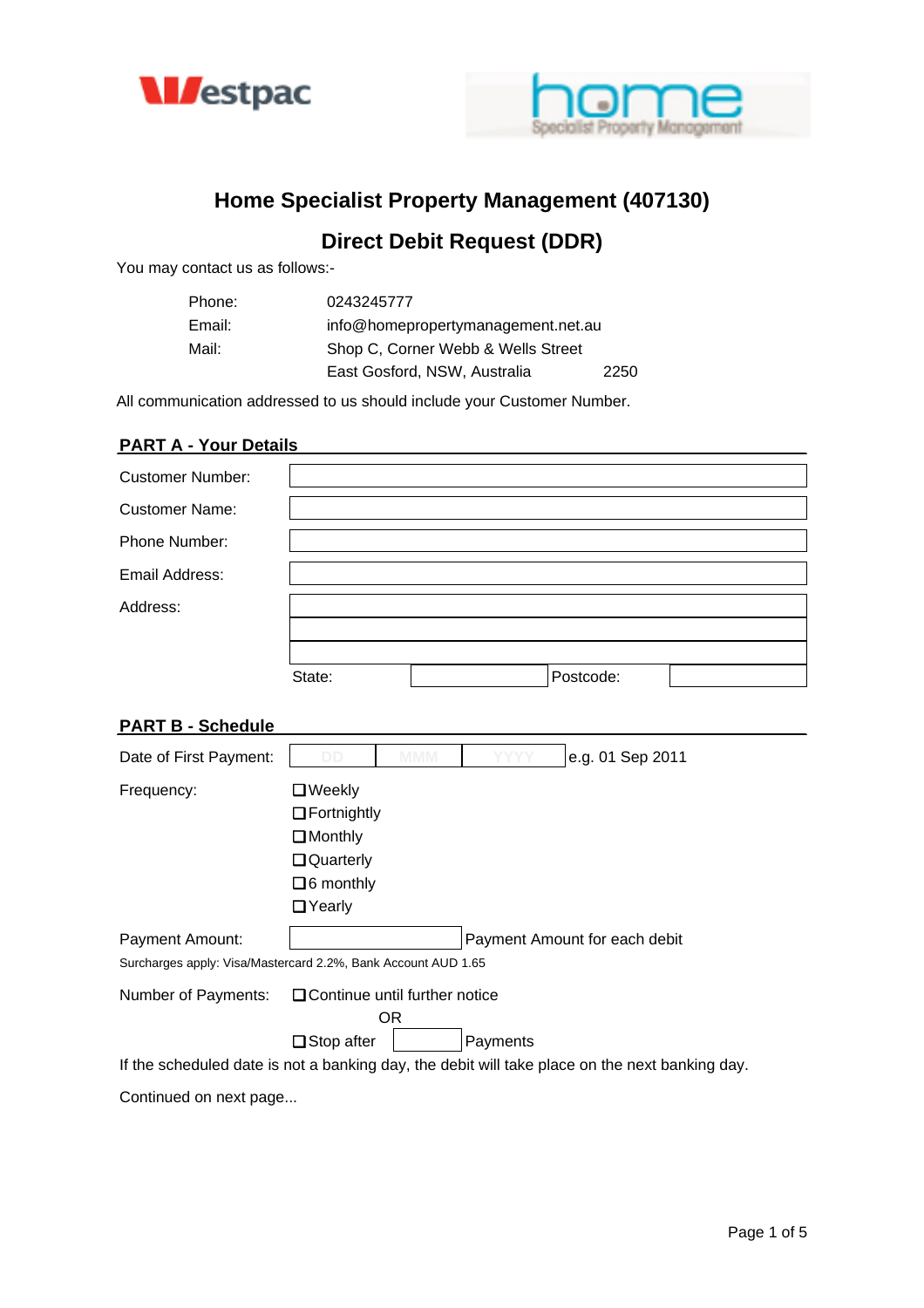



## **PART C - Cheque/Savings Accountor Credit Card Authorisation**

❏ I/We request and authorise Home Specialist Property Management (407130) to arrange, through its own financial institution, a debit to your nominated account any amount Home Specialist Property Management (407130), has deemed payable by you. This debit or charge will be made through the Bulk Electronic Clearing System (BECS) from your account held at the financial institution you have nominated below and will be subject to the terms and conditions of the Direct Debit Request Service Agreement.

| Financial Institution: |   |
|------------------------|---|
| Branch:                |   |
| <b>Account Name:</b>   |   |
| BSB No.                | - |
| Account Number:        |   |

I/We request and authorise Acknowledement. By signing and/or providing us with a valid instruction in respect to your Direct Debit Request, you have understood and agreed to the terms and conditions governing the debit arrangements between you and Home Specialist Property Management as set out in this Request and in your Direct Debit Request Service Agreement.

| Signature: | Date: |  |
|------------|-------|--|
| Signature: | Date: |  |

If debiting from a joint bank account, both signatures are required.

## OR

❏ I request you Home Specialist Property Management to arrange for funds to be debited from my nominated credit card according to the schedule specified above and attached Direct Debit Service Agreement.

| <b>Credit Card Number:</b> |   |              |  |  |  |       |  |  |  |  |
|----------------------------|---|--------------|--|--|--|-------|--|--|--|--|
| <b>Expiry Date:</b>        | M | $\mathbf{M}$ |  |  |  |       |  |  |  |  |
| Cardholder Name:           |   |              |  |  |  |       |  |  |  |  |
| Signature:                 |   |              |  |  |  | Date: |  |  |  |  |

#### **Completed Application**

Return your completed application by mail to:-

Mail: Shop C, Corner Webb & Wells Street East Gosford, NSW, Australia 2250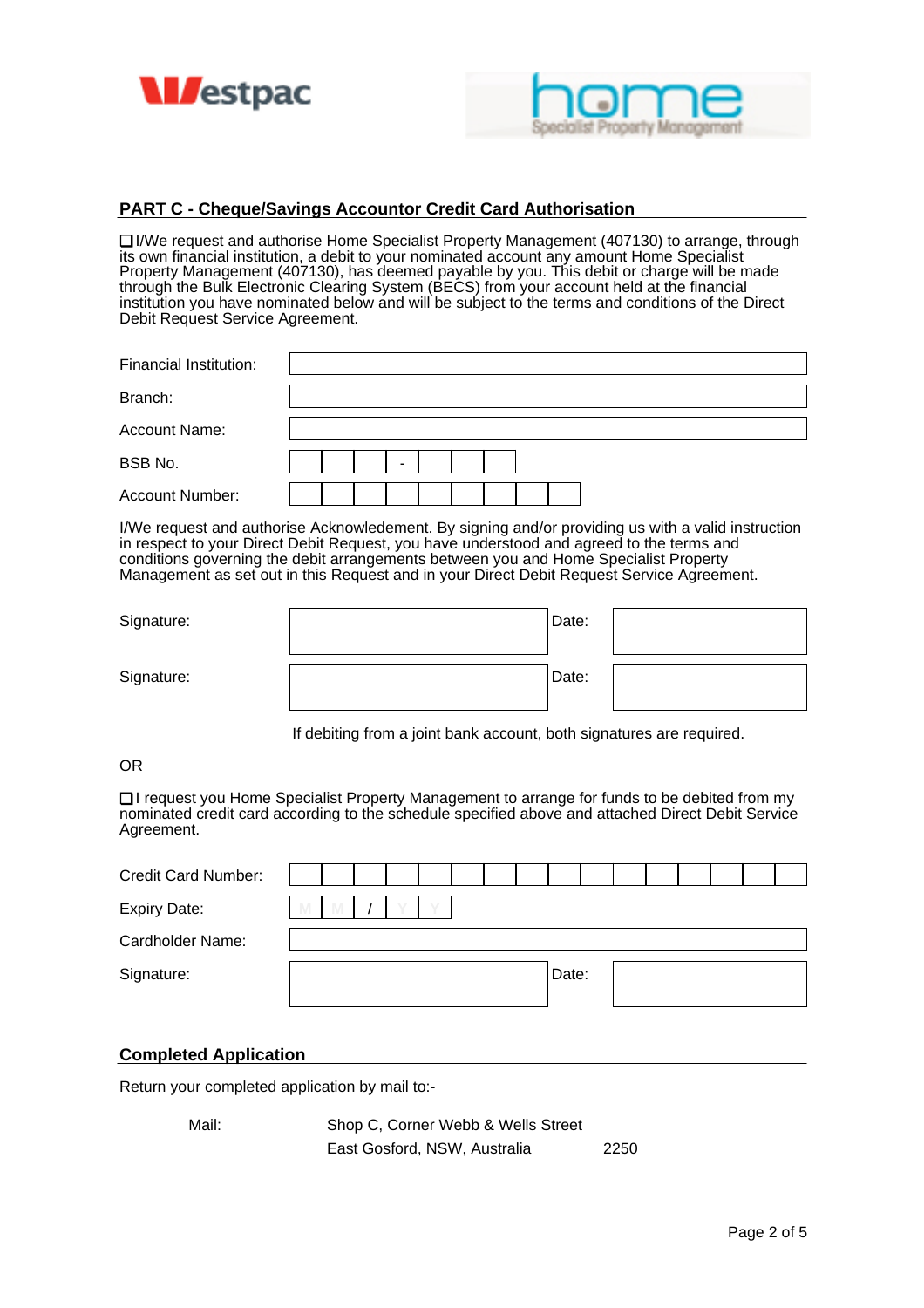



## **Customer Direct Debit Request (DDR) Service Agreement**

This is your Direct Debit Service Agreement with Home Specialist Property Management (407130) 69 118 606 750. It explains what your obligations are when undertaking a Direct Debit arrangement with us. It also details what our obligations are to you as your Direct Debit provider.

Please keep this agreement for future reference. It forms part of the terms and conditions of your Direct Debit Request (DDR) and should be read in conjunction with your DDR authorisation.

#### **How to Contact Us**

#### **Enquiries**

You can contact us directly or alternatively contact your financial institution. These should be made at least 7 working days prior to the next scheduled drawing date. You may contact us as follows:-

Phone: 0243245777

Email: info@homepropertymanagement.net.au

Mail: Shop C, Corner Webb & Wells Street East Gosford, NSW, Australia 2250

All communication addressed to us should include your Customer Number.

#### **Definitions**

**account** means the account held at your financial institution from which we are authorised to arrange for funds to be debited.

**agreement** means this Direct Debit Request Service Agreement between you and us.

**banking day** means a day other than a Saturday or a Sunday or a public holiday listed throughout Australia.

debit day means the day that payment by you to us is due.

**debit payment** means a particular transaction where a debit is made.

**direct debit request** means the Direct Debit Request between us and you.

debit day means the day that payment by you to us is due.

**us** or **we** means Home Specialist Property Management, (407130)) you have authorised by requesting a Direct Debit Request.

**you** means the customer who has signed or authorised by other means the Direct Debit Request.

**your financial institution** means the financial institution nominated by you on the DDR at which the account is maintained.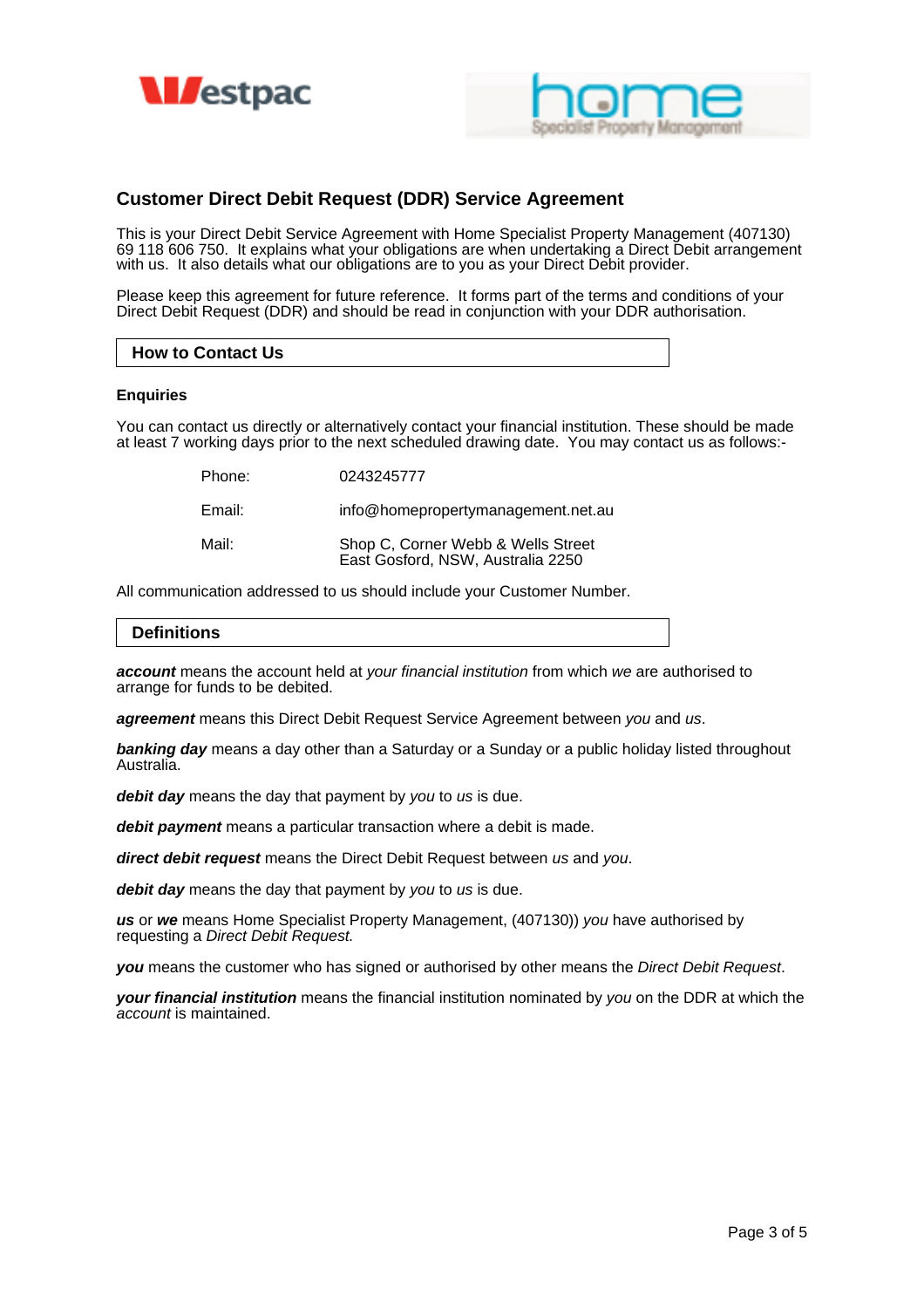



#### **Debiting your account**

By signing a Direct Debit Request or by providing us with a valid instruction, you have authorised us to arrange for funds to be debited from your *account. You* should refer to the *Direct Debit Request* and this *agreement* for the terms of the arrangement between us and you.

We will only arrange for funds to be debited from your account as authorised in the Direct Debit Request.

#### **or**

We will only arrange for funds to be debited from your account if we have sent to the address nominated by you in the Direct Debit Request, a billing advice which specifies the amount payable by you to us and when it is due.

If the *debit day* falls on a day that is not a banking day, we may direct your financial institution to debit your account on the following banking day. If you are unsure about which day your account has or will be debited you should ask your financial institution.

## **Amendments by us**

We may vary any details of this agreement or a Direct Debit Request at any time by giving you at least **fourteen (14) days** written notice.

## **Amendments by you**

You may change, stop or defer a debit payment, or terminate this agreement by providing us with at least 7 days notification by writing to:

Shop C, Corner Webb & Wells Street East Gosford, NSW, Australia 2250

#### **or**

by telephoning us on 0243245777 during business hours;

#### **or**

arranging it through your financial institution, which is required to act promptly on your instructions.

#### **Your obligations**

It is your responsibility to ensure that there are sufficient clear funds available in your account to allow a debit payment to be made in accordance with the Direct Debit Request.

If there are insufficient clear funds in your account to meet a debit payment.

- you may be charged a fee and/or interest by your financial institution;
- you may also incur fees or charges imposed or incurred by us; and
- you must arrange for the *debit payment* to be made by another method or arrange for sufficient clear funds to be in your account by an agreed time so that we can process the debit payment.

You should check your account statement to verify that the amounts debited from your account are correct.